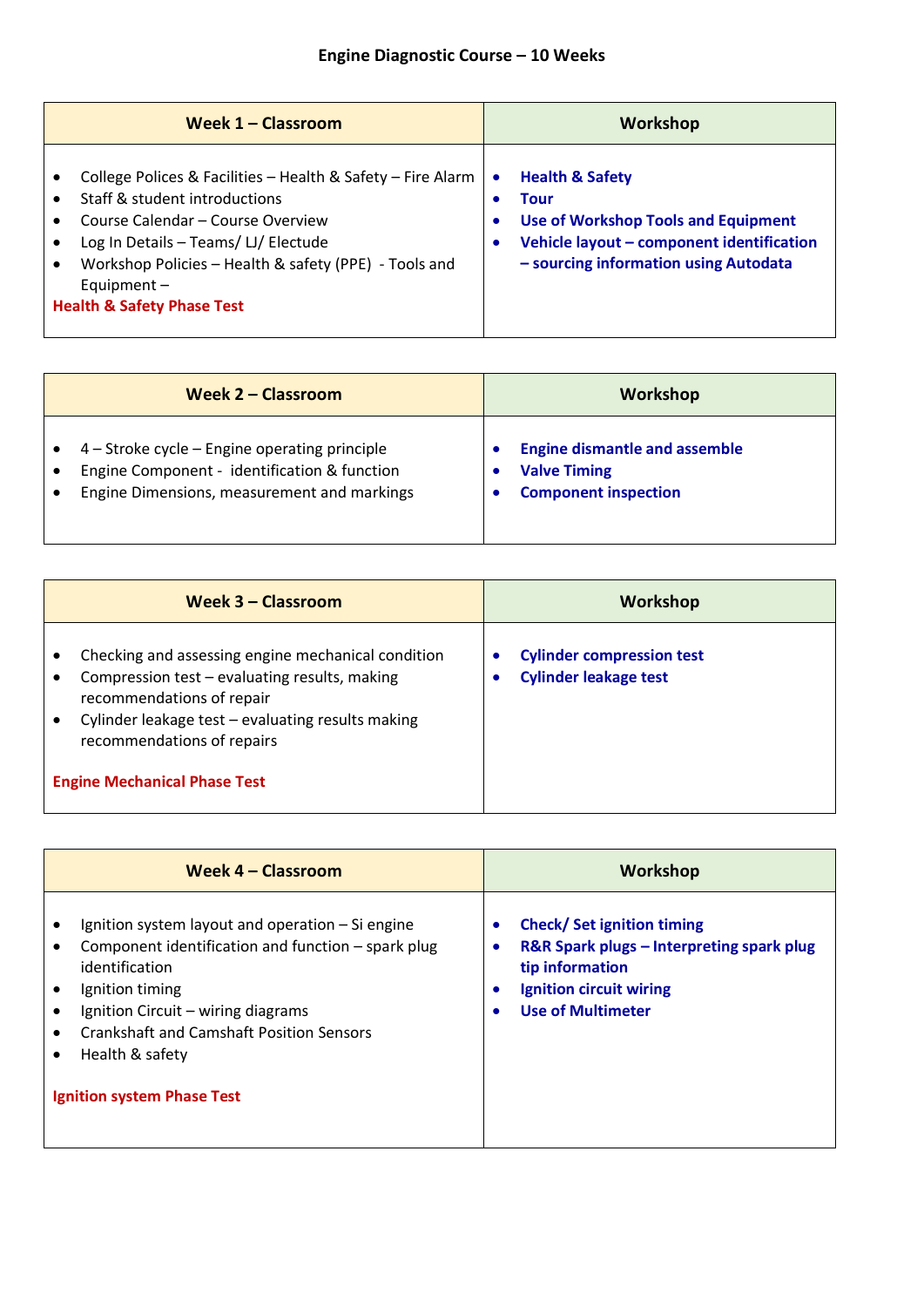|                               | Week 5 - Classroom                                                                                                                                                  |        | <b>Workshop</b>                                                                           |
|-------------------------------|---------------------------------------------------------------------------------------------------------------------------------------------------------------------|--------|-------------------------------------------------------------------------------------------|
|                               | Fuel system layout and operation - Si engine<br>Component identification and function<br>Types of fuel systems<br>Emissions - Lambda sensors - Catalytic convertors | ۰<br>c | <b>Testing fuel line pressures</b><br><b>Testing injector pulse, (Use of Noid Lights)</b> |
| <b>Fuel System Phase Test</b> |                                                                                                                                                                     |        |                                                                                           |

| Week $6 -$ Classroom                      | <b>Workshop</b>                              |
|-------------------------------------------|----------------------------------------------|
| Induction systems – layout and components | Reading & evaluating Lambda sensor data      |
| Naturally aspirated & Turbo charge        | <b>Reading and evaluating Air Mass Meter</b> |
| <b>Induction System Phase Test</b>        | data                                         |

| Week 7 - Classroom                                                                                                                                                                                                                      | Workshop                                                                   |
|-----------------------------------------------------------------------------------------------------------------------------------------------------------------------------------------------------------------------------------------|----------------------------------------------------------------------------|
| Diesel Engines and Diesel Fuel Systems<br>$\bullet$<br>Component identification and function<br>Turbochargers and intercoolers<br>Emissions - DPF - Diesel Particulate Filter Operation<br>$\bullet$<br><b>Diesel System Phase Test</b> | <b>Bleeding diesel fuel systems</b><br><b>Checking glow plug operation</b> |

| Week 8 – Classroom                                                                                                 | Workshop                                                                                                                            |
|--------------------------------------------------------------------------------------------------------------------|-------------------------------------------------------------------------------------------------------------------------------------|
| Can-Bus Layout and operation<br>Sensor types and operation<br>Interpreting data and information<br>Wiring diagrams | <b>Reading Data and DTC</b><br>G<br><b>Use of Diagnostic equipment</b><br>٠<br><b>Testing sensors and evaluating operation</b><br>O |
|                                                                                                                    | <b>End Assessment practical with Q&amp;A</b>                                                                                        |